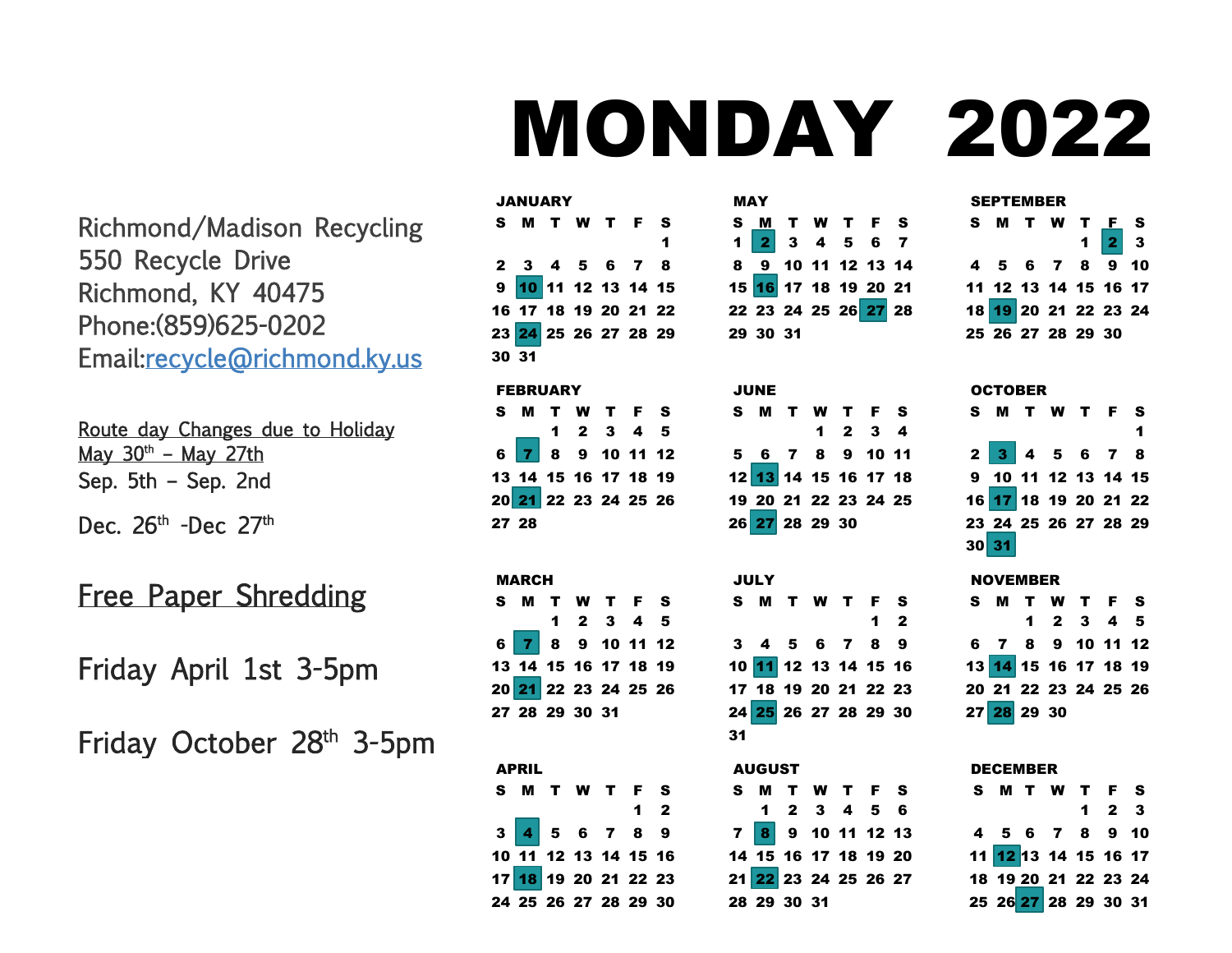# Tuesday 2022

Richmond/Madison Recycling 550 Recycle Drive Richmond, KY 40475 Phone:(859)625-0202 Email[:recycle@richmond.ky.us](mailto:recycle@richmond.ky.us)

Route day Changes due to Holiday

Free Paper Shredding

Friday April 3-5pm

Friday October 3-5pm

|       | <b>JANUARY</b>                   |  |   |
|-------|----------------------------------|--|---|
|       | S M T W T F S                    |  |   |
|       |                                  |  | 1 |
|       | 2 3 4 5 6 7 8                    |  |   |
|       | $9 10 \overline{11} 12 13 14 15$ |  |   |
|       | 16 17 18 19 20 21 22             |  |   |
|       | 23 24 25 26 27 28 29             |  |   |
| 30 31 |                                  |  |   |
|       |                                  |  |   |

#### FEBRUARY

|       | S M T W T F S                     |           |  |
|-------|-----------------------------------|-----------|--|
|       |                                   | 1 2 3 4 5 |  |
|       | 6 7 8 9 10 11 12                  |           |  |
|       | 13 14 15 16 17 18 19              |           |  |
|       | 20 21 <mark>22</mark> 23 24 25 26 |           |  |
| 27 28 |                                   |           |  |

MARCH S M T W T F S 2 3 4 5  $6 \t7 \t8 \t9 \t10 \t11 \t12$  14 15 16 17 18 19 21 22 23 24 25 26 28 29 30 31

| <b>APRIL</b> |                                     |  |             |  |
|--------------|-------------------------------------|--|-------------|--|
|              | S M T W T F S                       |  |             |  |
|              |                                     |  | $1 \quad 2$ |  |
|              | $3$ 4 $5$ 6 7 8 9                   |  |             |  |
|              | $10$ 11 $\overline{12}$ 13 14 15 16 |  |             |  |
|              | 17 18 19 20 21 22 23                |  |             |  |
|              | 24 25 26 27 28 29 30                |  |             |  |

| <b>MAY</b> |                             |  |  |
|------------|-----------------------------|--|--|
| S.         | <b>MTWTFS</b>               |  |  |
|            | $1 \t2 \t3 \t4 \t5 \t6 \t7$ |  |  |
|            | 8 9 10 11 12 13 14          |  |  |
|            | 15 16 17 18 19 20 21        |  |  |
|            | 22 23 24 25 26 27 28        |  |  |
|            | $2930\overline{31}$         |  |  |

# JUNE S M T 2 3 4 6 7 8 9 10 11 12 13 14 15 16 17 18 20 21 22 23 24 25 26 27 28 29 30

|    | JULY |                      |  |                |  |
|----|------|----------------------|--|----------------|--|
|    |      | S M T W T F S        |  |                |  |
|    |      |                      |  | 1 <sub>2</sub> |  |
|    |      | 3 4 5 6 7 8 9        |  |                |  |
|    |      | 10 11 12 13 14 15 16 |  |                |  |
|    |      | 17 18 19 20 21 22 23 |  |                |  |
|    |      | 24 25 26 27 28 29 30 |  |                |  |
| 31 |      |                      |  |                |  |

| <b>AUGUST</b> |  |             |                                |  |  |  |  |  |
|---------------|--|-------------|--------------------------------|--|--|--|--|--|
|               |  |             | S M T W T F S                  |  |  |  |  |  |
|               |  |             | 1 2 3 4 5 6                    |  |  |  |  |  |
|               |  |             | 7 8 <mark>9</mark> 10 11 12 13 |  |  |  |  |  |
|               |  |             | 14 15 16 17 18 19 20           |  |  |  |  |  |
|               |  |             | 21 22 23 24 25 26 27           |  |  |  |  |  |
|               |  | 28 29 30 31 |                                |  |  |  |  |  |

| <b>SEPTEMBER</b> |  |                      |  |  |                     |  |  |  |
|------------------|--|----------------------|--|--|---------------------|--|--|--|
|                  |  | S M T W T F S        |  |  |                     |  |  |  |
|                  |  |                      |  |  | $1 \quad 2 \quad 3$ |  |  |  |
|                  |  | 4 5 6 7 8 9 10       |  |  |                     |  |  |  |
|                  |  | 11 12 13 14 15 16 17 |  |  |                     |  |  |  |
|                  |  | 18 19 20 21 22 23 24 |  |  |                     |  |  |  |
|                  |  | 25 26 27 28 29 30    |  |  |                     |  |  |  |

### **OCTOBER**

|       | S M T W T F S               |  | 1 |
|-------|-----------------------------|--|---|
|       | $2 \t3 \t4 \t5 \t6 \t7 \t8$ |  |   |
|       | $9$ 10 11 12 13 14 15       |  |   |
|       | 16 17 18 19 20 21 22        |  |   |
|       | 23 24 25 26 27 28 29        |  |   |
| 30 31 |                             |  |   |

| <b>NOVEMBER</b> |  |
|-----------------|--|
|-----------------|--|

|  | S M T W T F S                                                                                                           |  |  |
|--|-------------------------------------------------------------------------------------------------------------------------|--|--|
|  | $\begin{array}{ c c c c c }\hline \textbf{1} & \textbf{2} & \textbf{3} & \textbf{4} & \textbf{5} \\ \hline \end{array}$ |  |  |
|  | $6$ $7$ $\overline{8}$ 9 10 11 12                                                                                       |  |  |
|  | 13 14 15 16 17 18 19                                                                                                    |  |  |
|  | 20 21 22 23 24 25 26                                                                                                    |  |  |
|  | 27 28 29 30                                                                                                             |  |  |

#### DECEMBER

|  | S M T W T F S        |                     |  |
|--|----------------------|---------------------|--|
|  |                      | $1 \quad 2 \quad 3$ |  |
|  | 4 5 6 7 8 9 10       |                     |  |
|  | 11 12 13 14 15 16 17 |                     |  |
|  | 18 19 20 21 22 23 24 |                     |  |
|  | 25 26 27 28 29 30 31 |                     |  |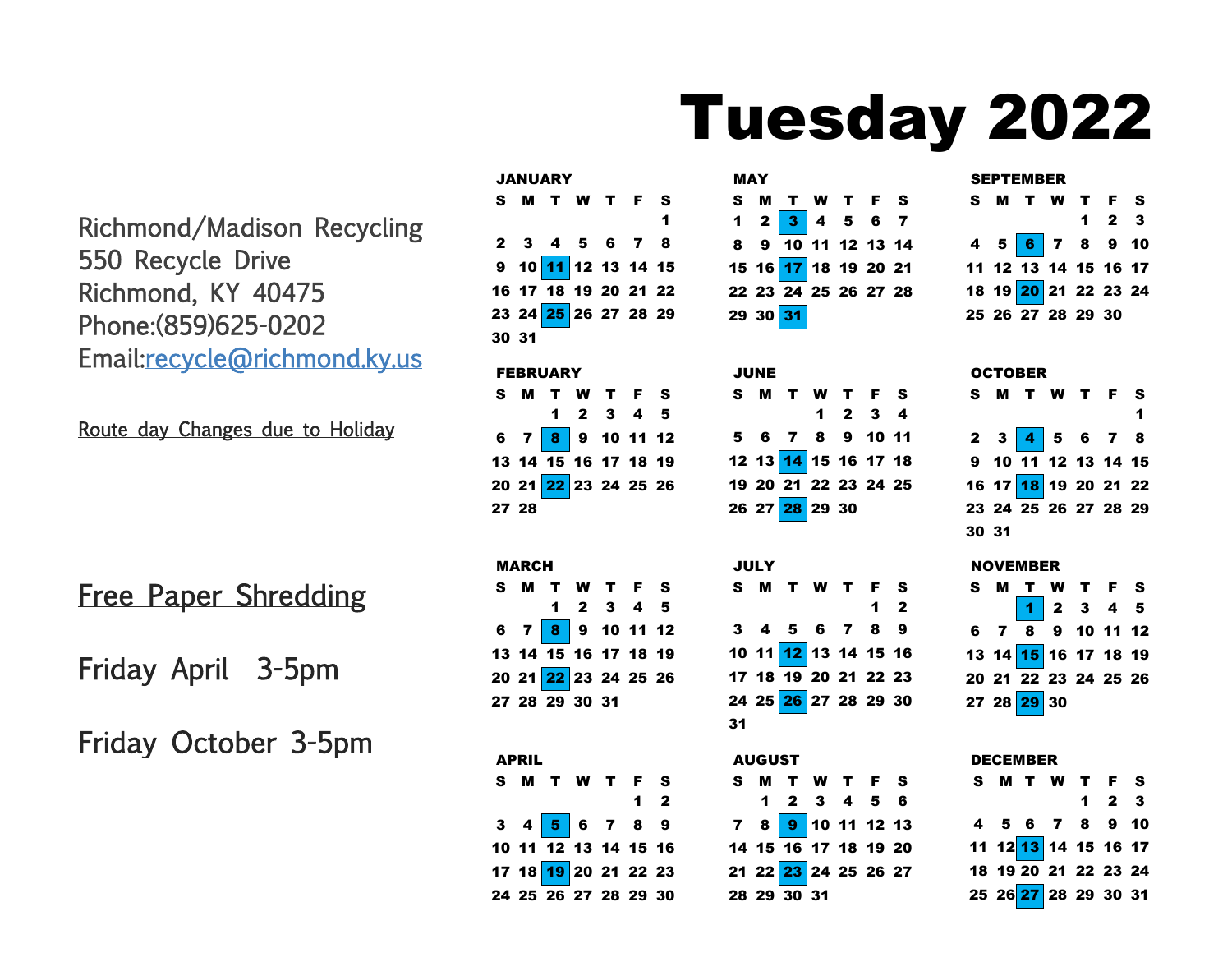# Wednesday 2022

Richmond/Madison Recycling 550 Recycle Drive Richmond, KY 40475 Phone:(859)625-0202 Email[:recycle@richmond.ky.us](mailto:recycle@richmond.ky.us)

Route day Changes due to Holiday

Free Paper Shredding

Friday April 1st 3-5pm

Friday October 28<sup>th</sup> 3-5pm

| <b>JANUARY</b>  |  |  |                      |  |  |   |  |  |
|-----------------|--|--|----------------------|--|--|---|--|--|
|                 |  |  | <b>SMTWTFS</b>       |  |  |   |  |  |
|                 |  |  |                      |  |  | 1 |  |  |
|                 |  |  | 2 3 4 5 6 7 8        |  |  |   |  |  |
|                 |  |  | 9 10 11 12 13 14 15  |  |  |   |  |  |
|                 |  |  | 16 17 18 19 20 21 22 |  |  |   |  |  |
|                 |  |  | 23 24 25 26 27 28 29 |  |  |   |  |  |
| 30 31           |  |  |                      |  |  |   |  |  |
| <b>FEBRUARY</b> |  |  |                      |  |  |   |  |  |
|                 |  |  | S M T W T F S        |  |  |   |  |  |

|       | 1 2 3 4 5                         |  |  |
|-------|-----------------------------------|--|--|
|       | 6 7 8 <mark>9</mark> 10 11 12     |  |  |
|       | 13 14 15 16 17 18 19              |  |  |
|       | 20 21 22 <mark>23</mark> 24 25 26 |  |  |
| 27 28 |                                   |  |  |

| <b>MARCH</b> |  |  |                                     |  |  |  |  |  |  |
|--------------|--|--|-------------------------------------|--|--|--|--|--|--|
|              |  |  | S M T W T F S                       |  |  |  |  |  |  |
|              |  |  | $1 \quad 2 \quad 3 \quad 4 \quad 5$ |  |  |  |  |  |  |
|              |  |  | 6 7 8 9 10 11 12                    |  |  |  |  |  |  |
|              |  |  | 13 14 15 16 17 18 19                |  |  |  |  |  |  |
|              |  |  | 20 21 22 23 24 25 26                |  |  |  |  |  |  |
|              |  |  | 27 28 29 30 31                      |  |  |  |  |  |  |
|              |  |  |                                     |  |  |  |  |  |  |

| <b>APRIL</b>         |  |                |  |
|----------------------|--|----------------|--|
| S M T W T F S        |  |                |  |
|                      |  | 1 <sub>2</sub> |  |
| $3$ 4 5 6 7 8 9      |  |                |  |
| 10 11 12 13 14 15 16 |  |                |  |
| 17 18 19 20 21 22 23 |  |                |  |
| 24 25 26 27 28 29 30 |  |                |  |

| MAY |          |  |                      |  |  |  |  |  |
|-----|----------|--|----------------------|--|--|--|--|--|
|     |          |  | S M T W T F S        |  |  |  |  |  |
|     |          |  | 1 2 3 4 5 6 7        |  |  |  |  |  |
|     |          |  | 8 9 10 11 12 13 14   |  |  |  |  |  |
|     |          |  | 15 16 17 18 19 20 21 |  |  |  |  |  |
|     |          |  | 22 23 24 25 26 27 28 |  |  |  |  |  |
|     | 29 30 31 |  |                      |  |  |  |  |  |

| JUNE |                               |  |  |
|------|-------------------------------|--|--|
|      |                               |  |  |
|      | S M T W T F S<br>1 2 3 4      |  |  |
|      | $5 \t6 \t7 \t8 \t9 \t10 \t11$ |  |  |
|      | 12 13 14 15 16 17 18          |  |  |
|      | 19 20 21 22 23 24 25          |  |  |
|      | 26 27 28 29 30                |  |  |

| JULY |                      |            |  |
|------|----------------------|------------|--|
|      | S M T W T F S        |            |  |
|      |                      | $1\quad 2$ |  |
|      | 3 4 5 6 7 8 9        |            |  |
|      | 10 11 12 13 14 15 16 |            |  |
|      | 17 18 19 20 21 22 23 |            |  |
|      | 24 25 26 27 28 29 30 |            |  |
|      |                      |            |  |

| <b>AUGUST</b> |                                |  |  |
|---------------|--------------------------------|--|--|
|               | S M T W T F S                  |  |  |
|               | 1 2 3 4 5 6                    |  |  |
|               | 7 8 9 <mark>10</mark> 11 12 13 |  |  |
|               | 14 15 16 17 18 19 20           |  |  |
|               | 21 22 23 24 25 26 27           |  |  |
| 28 29 30 31   |                                |  |  |

| <b>SEPTEMBER</b> |  |                             |  |                     |  |  |  |  |
|------------------|--|-----------------------------|--|---------------------|--|--|--|--|
|                  |  | S M T W T F S               |  |                     |  |  |  |  |
|                  |  |                             |  | $1 \quad 2 \quad 3$ |  |  |  |  |
|                  |  | 4 5 6 <mark>7</mark> 8 9 10 |  |                     |  |  |  |  |
|                  |  | 11 12 13 14 15 16 17        |  |                     |  |  |  |  |
|                  |  | 18 19 20 21 22 23 24        |  |                     |  |  |  |  |
|                  |  | 25 26 27 28 29 30           |  |                     |  |  |  |  |

|       | <b>OCTOBER</b> |  |                              |  |  |  |  |  |  |  |
|-------|----------------|--|------------------------------|--|--|--|--|--|--|--|
|       |                |  | S M T W T F S                |  |  |  |  |  |  |  |
|       |                |  |                              |  |  |  |  |  |  |  |
|       |                |  | $2$ 3 4 <mark>5</mark> 6 7 8 |  |  |  |  |  |  |  |
|       |                |  | 9 10 11 $12$ 13 14 15        |  |  |  |  |  |  |  |
|       |                |  | 16 17 18 19 20 21 22         |  |  |  |  |  |  |  |
|       |                |  | 23 24 25 26 27 28 29         |  |  |  |  |  |  |  |
| 30 31 |                |  |                              |  |  |  |  |  |  |  |
|       |                |  |                              |  |  |  |  |  |  |  |

| <b>NOVEMBER</b> |  |                                                                                                                   |  |  |  |  |  |  |  |
|-----------------|--|-------------------------------------------------------------------------------------------------------------------|--|--|--|--|--|--|--|
|                 |  | S M T W T F S                                                                                                     |  |  |  |  |  |  |  |
|                 |  | $\begin{array}{ c c c c c }\n\hline\n\textbf{1} & \textbf{2} & \textbf{3} & \textbf{4} & \textbf{5}\n\end{array}$ |  |  |  |  |  |  |  |
|                 |  | 6 7 8 9 10 11 12                                                                                                  |  |  |  |  |  |  |  |
|                 |  |                                                                                                                   |  |  |  |  |  |  |  |
|                 |  | 20 21 22 23 24 25 26                                                                                              |  |  |  |  |  |  |  |

|    |                 |  | 27 28 29 30 |  |  |  |  |  |  |
|----|-----------------|--|-------------|--|--|--|--|--|--|
|    |                 |  |             |  |  |  |  |  |  |
|    | <b>DECEMBER</b> |  |             |  |  |  |  |  |  |
| s. |                 |  | <b>MTWT</b> |  |  |  |  |  |  |

|  | S M T W T F S        |                     |  |
|--|----------------------|---------------------|--|
|  |                      | $1 \quad 2 \quad 3$ |  |
|  | 4 5 6 7 8 9 10       |                     |  |
|  | 11 12 13 14 15 16 17 |                     |  |
|  | 18 19 20 21 22 23 24 |                     |  |
|  |                      |                     |  |
|  |                      |                     |  |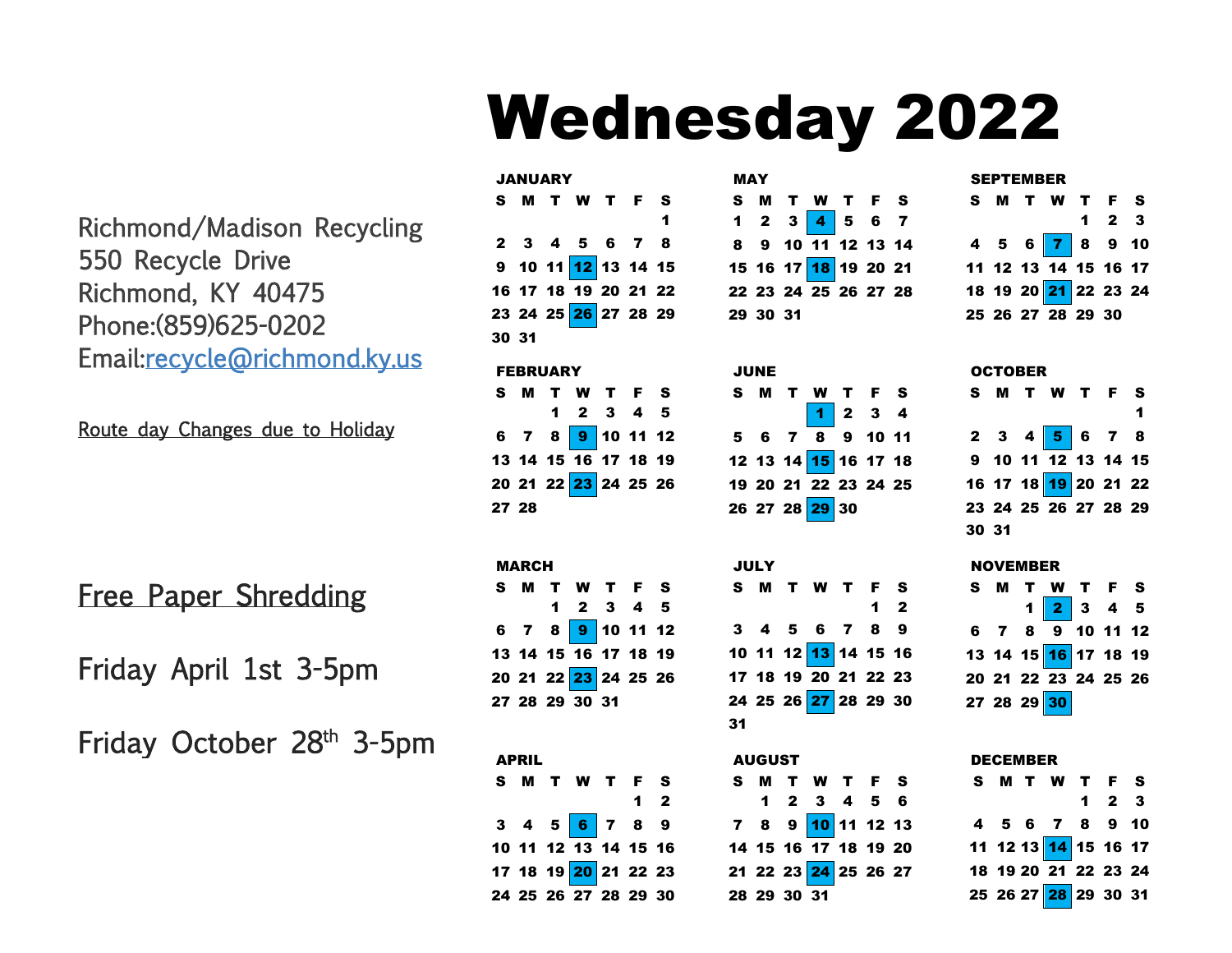# Thursday 2022

Richmond/Madison Recycling 550 Recycle Drive Richmond, KY 40475 Phone:(859)625-0202 Email[:recycle@richmond.ky.us](mailto:recycle@richmond.ky.us)

Route day Changes due to Holiday

Free Paper Shredding

Friday April 1<sup>st</sup> 3-5pm

Friday October 28<sup>th</sup> 3-5pm

|                 |              | <b>JANUARY</b> |                |                                              |       |                      |  |  |  |
|-----------------|--------------|----------------|----------------|----------------------------------------------|-------|----------------------|--|--|--|
|                 |              |                |                | S M T W T F S                                |       |                      |  |  |  |
|                 |              |                |                |                                              |       | $\blacktriangleleft$ |  |  |  |
|                 |              |                |                | 2 3 4 5 6 7 8                                |       |                      |  |  |  |
|                 |              |                |                | 9 10 11 12 13 14 15                          |       |                      |  |  |  |
|                 |              |                |                | 16 17 18 19 20 21 22                         |       |                      |  |  |  |
|                 |              |                |                | 23  24  25  26 <mark>27</mark> 28  29        |       |                      |  |  |  |
| 30 31           |              |                |                |                                              |       |                      |  |  |  |
| <b>FEBRUARY</b> |              |                |                |                                              |       |                      |  |  |  |
|                 |              |                |                | S M T W T F S                                |       |                      |  |  |  |
|                 |              |                |                | $1 \quad 2 \quad 3 \quad 4 \quad 5$          |       |                      |  |  |  |
|                 |              |                |                | 6 7 8 9 10 11 12                             |       |                      |  |  |  |
|                 |              |                |                | 13 14 15 16 17 18 19                         |       |                      |  |  |  |
|                 |              |                |                | 20 21 22 23 24 25 26                         |       |                      |  |  |  |
|                 | 27 28        |                |                |                                              |       |                      |  |  |  |
|                 |              |                |                |                                              |       |                      |  |  |  |
|                 | <b>MARCH</b> |                |                |                                              |       |                      |  |  |  |
|                 |              |                |                |                                              |       |                      |  |  |  |
|                 |              |                |                |                                              |       |                      |  |  |  |
|                 |              |                |                |                                              |       | $\bf 5$              |  |  |  |
|                 |              |                |                | S M T W T F S<br>1 2 3 4 5                   |       |                      |  |  |  |
|                 |              |                |                | 6 7 8 9 <mark>10</mark> 11 12                |       |                      |  |  |  |
|                 |              |                |                | 13 14 15 16 17 18 19                         |       |                      |  |  |  |
|                 |              |                | 27 28 29 30 31 | 20 21 22 23 <mark>24</mark> 25 26            |       |                      |  |  |  |
|                 |              |                |                |                                              |       |                      |  |  |  |
|                 |              |                |                |                                              |       |                      |  |  |  |
|                 | <b>APRIL</b> |                |                |                                              |       |                      |  |  |  |
|                 |              |                |                | S M T W T F S                                |       |                      |  |  |  |
|                 |              |                |                |                                              | $1 2$ |                      |  |  |  |
|                 |              |                |                | $3$ 4 5 6 7 8 9                              |       |                      |  |  |  |
|                 |              |                |                | 10 11 12 13 14 15 16<br>17 18 19 20 21 22 23 |       |                      |  |  |  |

25 26 27 28 29 30

| <b>MAY</b> |          |  |  |                                       |  |  |  |  |  |
|------------|----------|--|--|---------------------------------------|--|--|--|--|--|
|            |          |  |  | S M T W T F S                         |  |  |  |  |  |
|            |          |  |  | 1 2 3 4 <mark>5</mark> 6 7            |  |  |  |  |  |
|            |          |  |  | $8$ 9 10 11 12 13 14                  |  |  |  |  |  |
|            |          |  |  | 15  16  17  18 <mark>19</mark> 20  21 |  |  |  |  |  |
|            |          |  |  | 22 23 24 25 26 27 28                  |  |  |  |  |  |
|            | 29 30 31 |  |  |                                       |  |  |  |  |  |

| JUNE |  |                                                                 |  |
|------|--|-----------------------------------------------------------------|--|
|      |  | S M T W T F S                                                   |  |
|      |  | $1 \begin{array}{ c c } \hline 2 & 3 & 4 \\ \hline \end{array}$ |  |
|      |  | $5$ 6 7 8 9 10 11                                               |  |
|      |  | 12 13 14 15 <mark>16</mark> 17 18                               |  |
|      |  | 19 20 21 22 23 24 25                                            |  |
|      |  | 26 27 28 29 30                                                  |  |

|    | JULY |  |                      |            |  |
|----|------|--|----------------------|------------|--|
|    |      |  | <b>SMTWTFS</b>       |            |  |
|    |      |  |                      | $1\quad 2$ |  |
|    |      |  | 3 4 5 6 7 8 9        |            |  |
|    |      |  | 10 11 12 13 14 15 16 |            |  |
|    |      |  | 17 18 19 20 21 22 23 |            |  |
|    |      |  | 24 25 26 27 28 29 30 |            |  |
| 31 |      |  |                      |            |  |

|    | <b>AUGUST</b> |  |                      |  |
|----|---------------|--|----------------------|--|
| S. |               |  | <b>MTWTFS</b>        |  |
|    |               |  | 1 2 3 4 5 6          |  |
|    |               |  | 7 8 9 10 11 12 13    |  |
|    |               |  | 14 15 16 17 18 19 20 |  |
|    |               |  | 21 22 23 24 25 26 27 |  |
|    | 28 29 30 31   |  |                      |  |

| <b>SEPTEMBER</b> |  |  |                                                     |                     |  |  |  |  |  |  |
|------------------|--|--|-----------------------------------------------------|---------------------|--|--|--|--|--|--|
|                  |  |  | S M T W T F S                                       |                     |  |  |  |  |  |  |
|                  |  |  |                                                     | $1 \quad 2 \quad 3$ |  |  |  |  |  |  |
|                  |  |  | 4 5 6 7 <mark>8</mark> 9 10<br>11 12 13 14 15 16 17 |                     |  |  |  |  |  |  |
|                  |  |  |                                                     |                     |  |  |  |  |  |  |
|                  |  |  | 18 19 20 21 22 23 24                                |                     |  |  |  |  |  |  |
|                  |  |  | 25 26 27 28 29 30                                   |                     |  |  |  |  |  |  |

| <b>OCTOBER</b> |  |  |  |                                                   |  |  |  |  |  |
|----------------|--|--|--|---------------------------------------------------|--|--|--|--|--|
|                |  |  |  | S M T W T F S                                     |  |  |  |  |  |
|                |  |  |  |                                                   |  |  |  |  |  |
|                |  |  |  | 2 3 4 5 <mark>6</mark> 7 8<br>9 10 11 12 13 14 15 |  |  |  |  |  |
|                |  |  |  |                                                   |  |  |  |  |  |
|                |  |  |  | 16 17 18 19 20 21 22                              |  |  |  |  |  |
|                |  |  |  | 23 24 25 26 27 28 29                              |  |  |  |  |  |
| 30 31          |  |  |  |                                                   |  |  |  |  |  |

#### NOVEMBER

|  |             | S M T W T F S                       |  |
|--|-------------|-------------------------------------|--|
|  |             | $1 \quad 2 \quad 3 \quad 4 \quad 5$ |  |
|  |             | $6$ 7 8 9 10 11 12                  |  |
|  |             | 13 14 15 16 17 18 19                |  |
|  |             | 20 21 22 23 24 25 26                |  |
|  | 27 28 29 30 |                                     |  |

| <b>DECEMBER</b> |  |  |                                                                                               |  |  |  |  |  |  |  |
|-----------------|--|--|-----------------------------------------------------------------------------------------------|--|--|--|--|--|--|--|
|                 |  |  | S M T W T F S                                                                                 |  |  |  |  |  |  |  |
|                 |  |  | $\begin{array}{ c c c c c }\hline \textbf{1} & \textbf{2} & \textbf{3} \\ \hline \end{array}$ |  |  |  |  |  |  |  |
|                 |  |  | $4\ 5\ 6\ 7\ 8\ 9\ 10$                                                                        |  |  |  |  |  |  |  |
|                 |  |  | 11  12 13  14 <mark>15</mark> 16  17                                                          |  |  |  |  |  |  |  |
|                 |  |  | 18 19 20 21 22 23 24                                                                          |  |  |  |  |  |  |  |
|                 |  |  |                                                                                               |  |  |  |  |  |  |  |